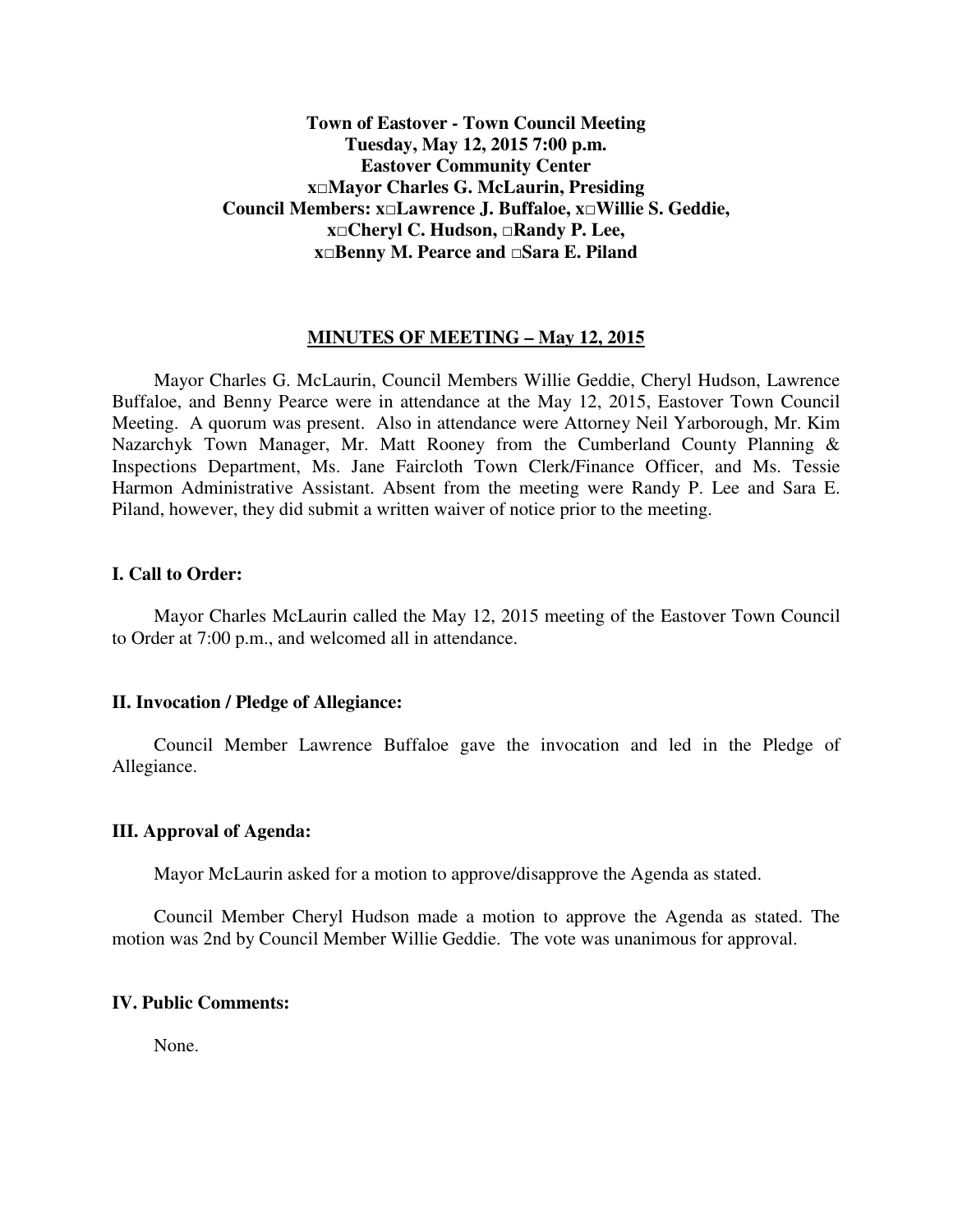#### **V. Consent Agenda:**

Mayor McLaurin asked for a motion to approve/disapprove the Consent Agenda as stated.

 Council Member Cheryl Hudson made a motion to approve the Consent Agenda as so stated. The motion was 2nd by Council Member Lawrence Buffaloe. The vote was unanimous for approval.

#### **VI. Discussion Agenda:**

### **Agenda Item #1**:

**PUBLIC HEARING: CASE NO. P15-24: REZONING OF 6.97+/- ACRES FROM C(P) PLANNED COMMERCIAL AND A1 AGRICULTURAL TO C(P) PLANNED COMMERCIAL/CZ CONDITIONAL ZONING FOR A HOTEL, RESTAURANT, CONVENIENCE RETAIL WITH GASOLINE SALES AND BILLBOARD OR TO A MORE RESTRICTIVE ZONING DISTRICT; LOCATED ON THE NORTHWEST SIDE OF SR 1863 (PEMBROKE LANE), WEST OF SR 1828 (JAMES DAIL ROAD); SUBMITTED BY ANTHONY PEREZ ON BEHALF OF MID-STATE PETROLEUM, INC., NIRAV MODI AND MICHAEL W. COLLIER (OWNERS) AND P. SINGH SANDHU. (EASTOVER)** 

Mayor McLaurin stated that I now **Open** the Public Hearing.

Mayor McLaurin turned the Case No. P15-24 over to Mr. Matt Rooney for briefing.

 Mr. Matt Rooney, from the Cumberland County Planning & Inspections Department briefed the Council with facts regarding Case No. P15-24. This property is located on SR 1863 (Pembroke Lane) on the I-295 Interchange. The site plan is for three (3) buildings, including a restaurant, hotel and convenience retail with gasoline sales. Current use is vacant woodlands initially zoned C(P) December 4, 2007. Surrounding land use is residential, including manufactured dwellings. Water/sewer availability by Eastover Sanitary District. Soil limitations include Hydric soils.

 The Planning and Inspections Staff recommends the Board approve Case No. P15-24 for the C(P) Planned Commercial/CZ Conditional Zoning district based on the location and character of the requested district. The developer demonstrated that cautionary measures are to be implemented related to storm water concerns and wetland protection, and has been instrumental in the NC Department of Transportation's cleaning/clearing of the ditches so that the water will not back up and pond in this area.

 In addition, the Planning and Inspections Staff recommends the board find that approval of the request for rezoning in Case No. P15-24 is consistent with the adopted comprehensive plan designated as the *2030 Growth Vision Plan*, which calls for "Community growth area" at this location as approval would provide lodging, food and fuel at a major exchange and in close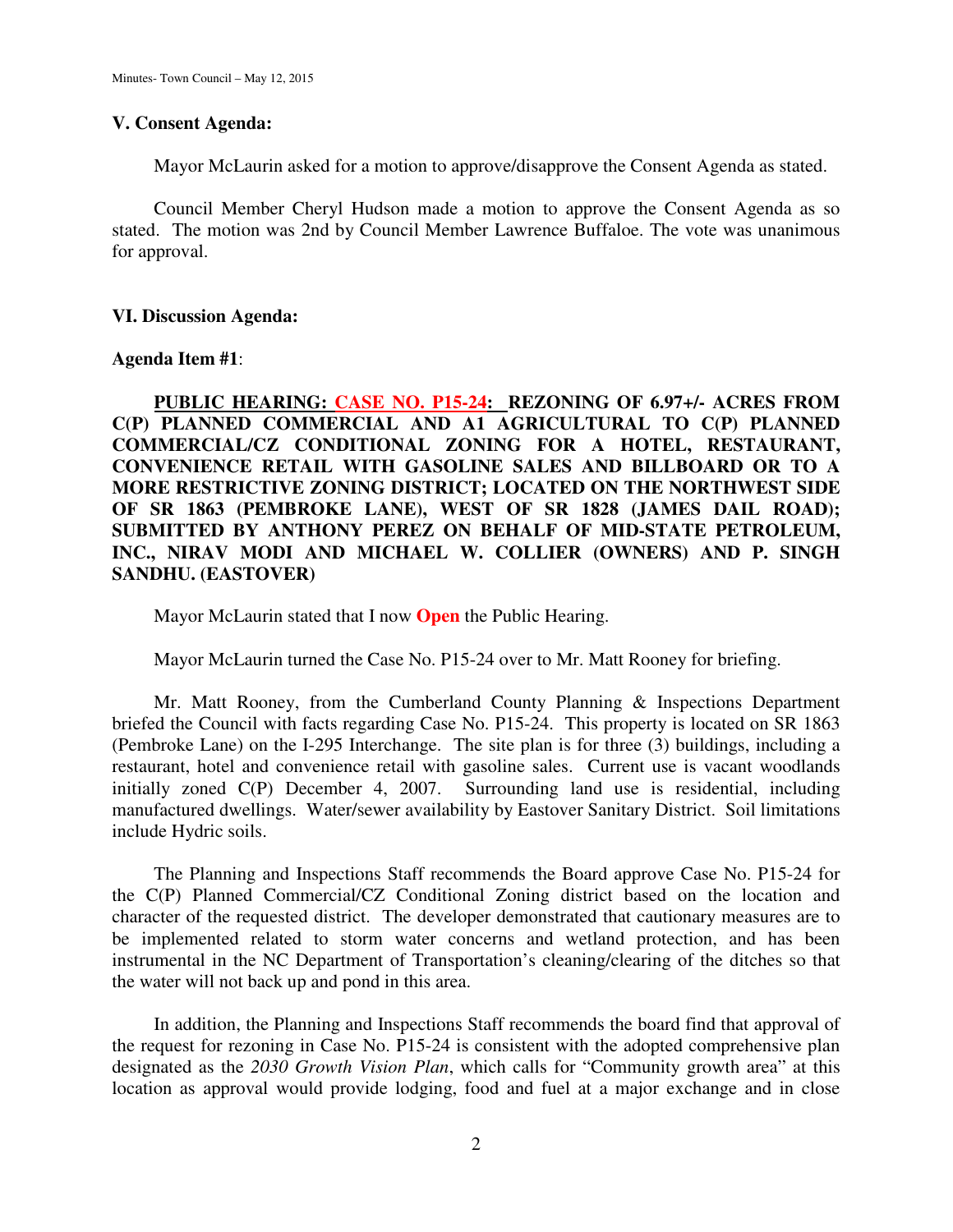proximity to I-95. The request is consistent with the Eastover Area Detailed Land Use Plan which calls for "activity node" at this location.

 The staff recommends the Council approve this rezoning request as it is reasonable and in the public interest because the district requested for the subject property meets the location criteria of the adopted Land Use Policies Plan.

 Mayor McLaurin asked the Clerk if anyone signed up to speak for or against Case No. P15- 24. The Clerk replied yes, we have two speakers for this case.

**Speakers For:** Mr. John Cantey, 310 Bullard Street, Lumberton, NC signed up to speak for Case No. P15-24. Mr. Cantey, a Council Member from the City of Lumberton, read a letter from the City Manager promoting Mr. Sandhu's good reputation with them.

Mr. Singh Sandhu, 3005 W.  $5<sup>th</sup>$  Street, Fayetteville, NC, presented before the Council to introduce himself, and his family. He briefly described what his intentions are in regards to this property.

**Speakers Against:** None.

**Rebuttals:** None.

Mayor McLaurin asked for further discussion from Council, and there was none.

Mayor McLaurin asked for a motion to **Close the Public Hearing**.

 Council Member Cheryl Hudson made a motion to **Close** the Public Hearing. The motion was 2nd by Council Member Lawrence Buffaloe. The vote was unanimous for approval.

 Mayor McLaurin asked for motions for approval or disapproval of Case No. P15-24 showing consistency and reasonableness.

 Council Member Lawrence Buffaloe made a motion to approve Case No. P15-24 for rezoning, incorporating and approving the Planning Board's consistency and reasonableness statements as written in their recommendation.

The motion was  $2<sup>nd</sup>$  by Council Member Benny Pearce. The vote was unanimous for approval.

### **Agenda Item #2:**

#### **Presentation of Fiscal Year 2016 Budget (July 1, 2015 through June 30, 2016).**

 Mr. Kim Nazarchyk presented the Fiscal Year 2016 Budget to the Town Council. He states that the proposed budget is \$1,618,625 and that it is balanced as required by State Law.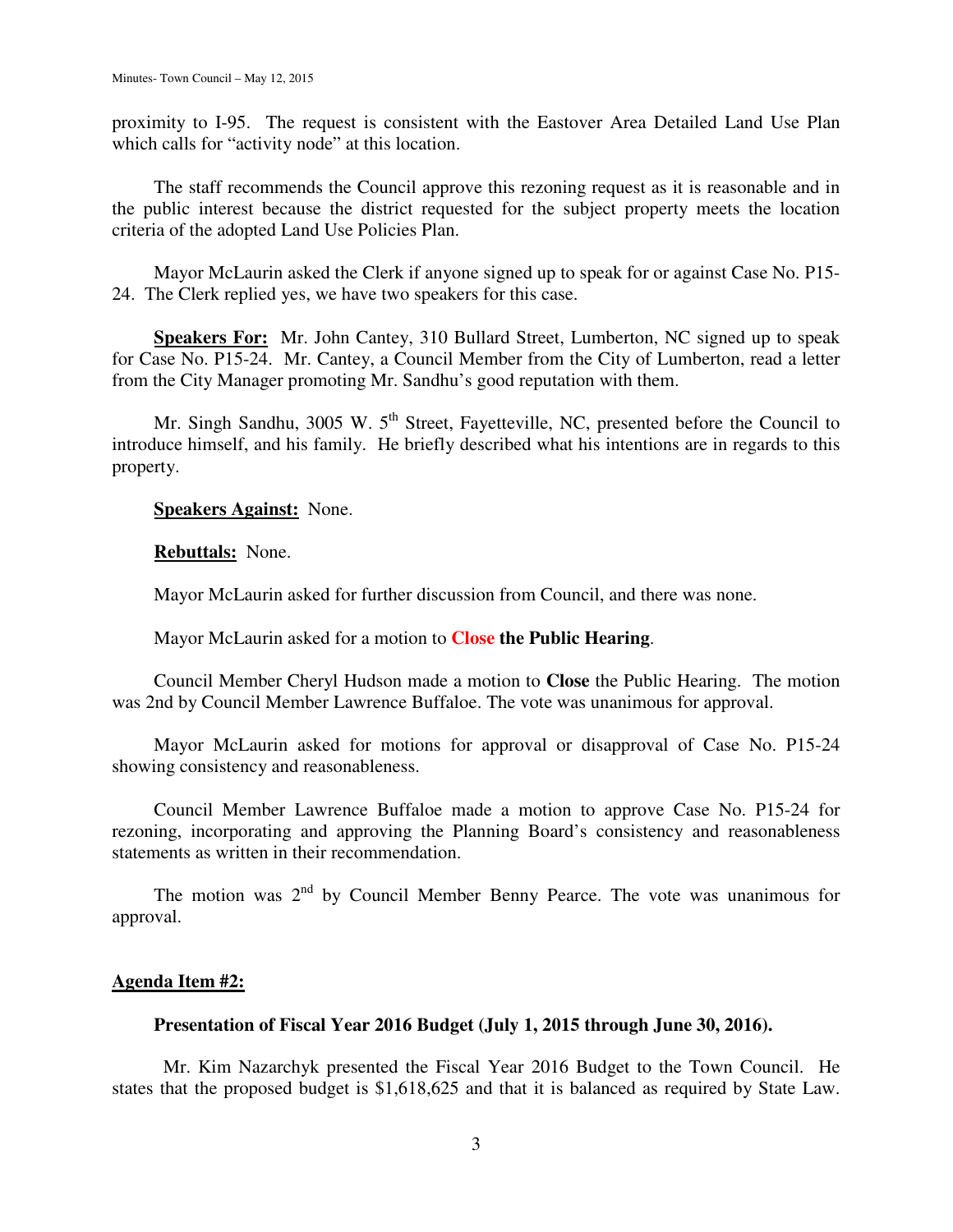This is approximately \$153,000 more than the previous year's budget. He state a total of \$85,000 is for the Capital Reserve account as required by ordinance as the Council passed.

 He states that there is an expected increase in the Ad Valorem & Sales Tax collection. For that, there will be a 2% cost of living increase for Mr. Nail and Mr. West. Mrs. Harmon will receive a salary adjustment in August at the end of her 6-month period. The Council will discuss any consideration for the Town Manager and Town Clerk.

 Professional Services funding for expected work for partial renovation of Community Building and engineer work on storm water. Funding for renovation anticipated to not exceed \$125,000. He states that 7% will be appropriated toward Reserves. Zoning, police and street funding will remain flat. Fire, Parks and Recreation will be funded by Ad Valorem taxes.

 Mr. Nazarchyk asked the Council to consider scheduling a Public Hearing at the June meeting so that the budget becomes an official presentation, and the public will have the opportunity to comment on it.

Mayor McLaurin asked for discussion among Council.

 Mayor McLaurin stated since there is no further discussion by Council, I ask for a motion to approve scheduling a Public Hearing for next month's meeting, June 2015 for further discussion and approval of Fiscal Year 1 July-30 June 2016 Budget.

 Council Member Cheryl Hudson made a motion to approve with the conditions stated by the Council. The motion was  $2<sup>nd</sup>$  by Council Member Willie Geddie. The vote was unanimous for approval.

# **Agenda Item #3:**

# **Discussion on Contract with the Cumberland County Sheriff's Office for the period July 1, 2015 through June 30, 2016 (FY2016).**

Mr. Kim Nazarchyk briefed the Council about the upcoming Contract with the Cumberland County Sheriff's Office for the new fiscal year. This Contract is for the services of Deputy Dave Ables who is scheduled Monday-Friday from 8:00 a.m. until 5:00 p.m. This Contract included an increase of \$1,000 from the previous fiscal year. Mr. Nazarchyk asked the Council to approve the Contract with the Cumberland County Sheriff Office for fiscal year 2016.

Mayor McLaurin asked for discussion among Council.

 Mayor McLaurin stated since there is no further discussion by Council, I now ask for a motion to approve or disapprove the Contract with the Cumberland County Sheriff's Office.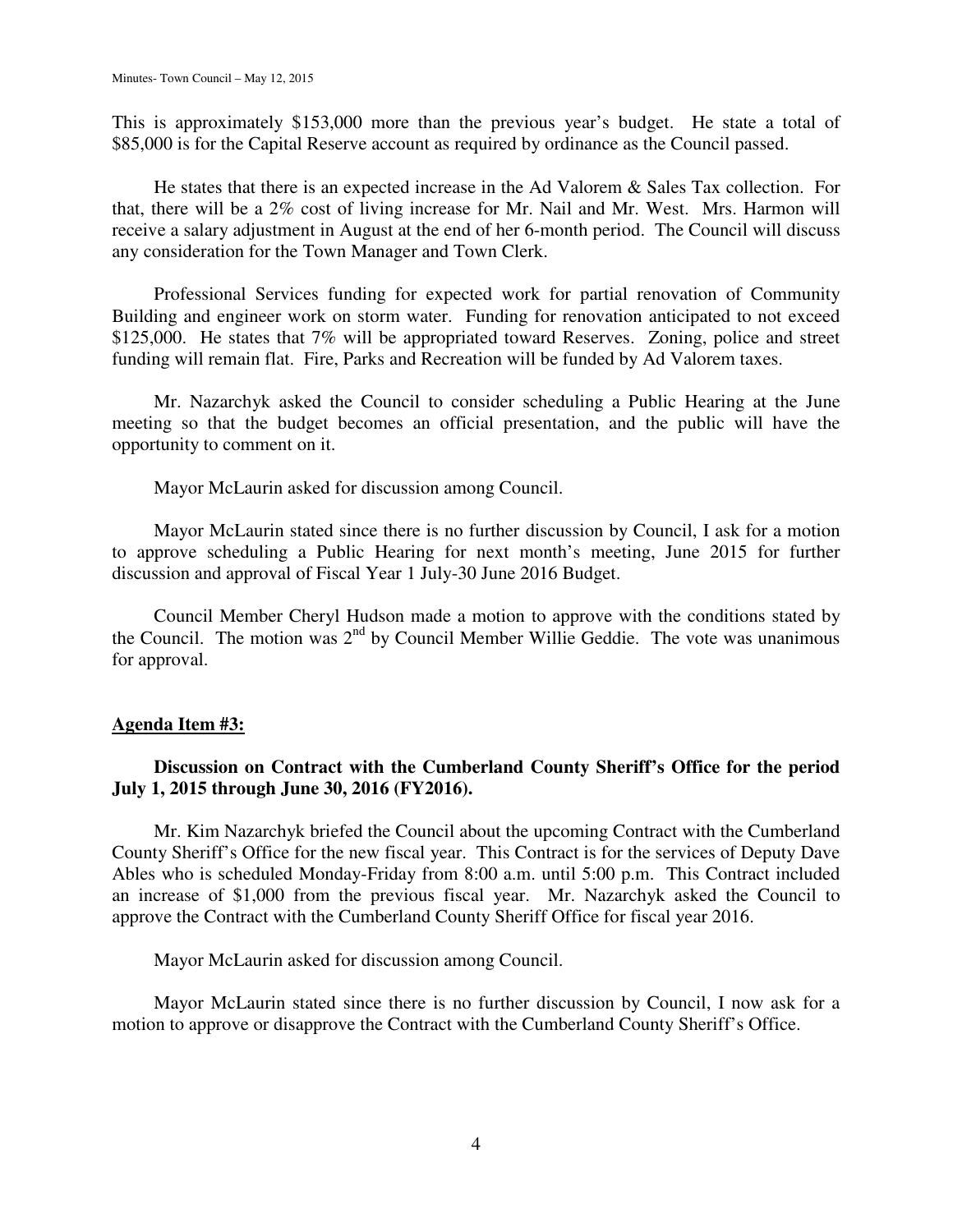Council Member Cheryl Hudson made a motion to approve the Contract with the Cumberland County Sheriff's Office. Council Member Willie Geddie 2nd the motion. The vote was unanimous for approval.

# **Agenda Item #4:**

## **Discussion of Warning System for Eastover Ball Park.**

 Mr. Kim Nazarchyk briefed the Council on a proposal for a Warning System for the Eastover Ball Park. This system was previously mentioned in an April work session. The siren can be activated locally by the Eastover Fire Department, or by the Cumberland County Emergency Management Service. Purchase of the siren and box for activation would cost approximately \$2,800 including installation. Mr. Fulcher would be installing the system at the Eastover Ball Park.

Lawrence Buffaloe asked if anyone else in Cumberland County uses this system.

 Mr. Nazarchyk responded that he was unsure about Cumberland County, but the Fire Department had looked into this system and it meets all specifications. Mr. Nazarchyk called the manufacturer of the siren, and a salesperson told him that the siren is used at most recreational parks.

 Mayor McLaurin asked what the range of the siren was. Mr. Danny Matthews from the Eastover Fire Department stated the range was approximately one mile, and Mr. Nazarchyk added 117 decibels per 10 feet.

 Mr. Nazarchyk stated that the main concern at this point is how high to install the siren so that it doesn't harm anyone's hearing. Manufacturer recommends that siren be installed at least 20 feet up. Current plan is to have siren mounted on top of the current concession stand.

 Lawrence Buffaloe asked if the Ball Park Committee is aware of the plans for the Warning System installation. Mr. Nazarchyk responded yes, they are aware.

 Mayor McLaurin asked if no further discussion by Council, I now ask for a motion to approve or disapprove the installation of a Warning System at the Eastover Ball Park.

 Council Member Lawrence Buffaloe made a motion to approve a Warning System as so stated. The motion was 2nd by Council Member Benny Pearce. The vote was unanimous for approval.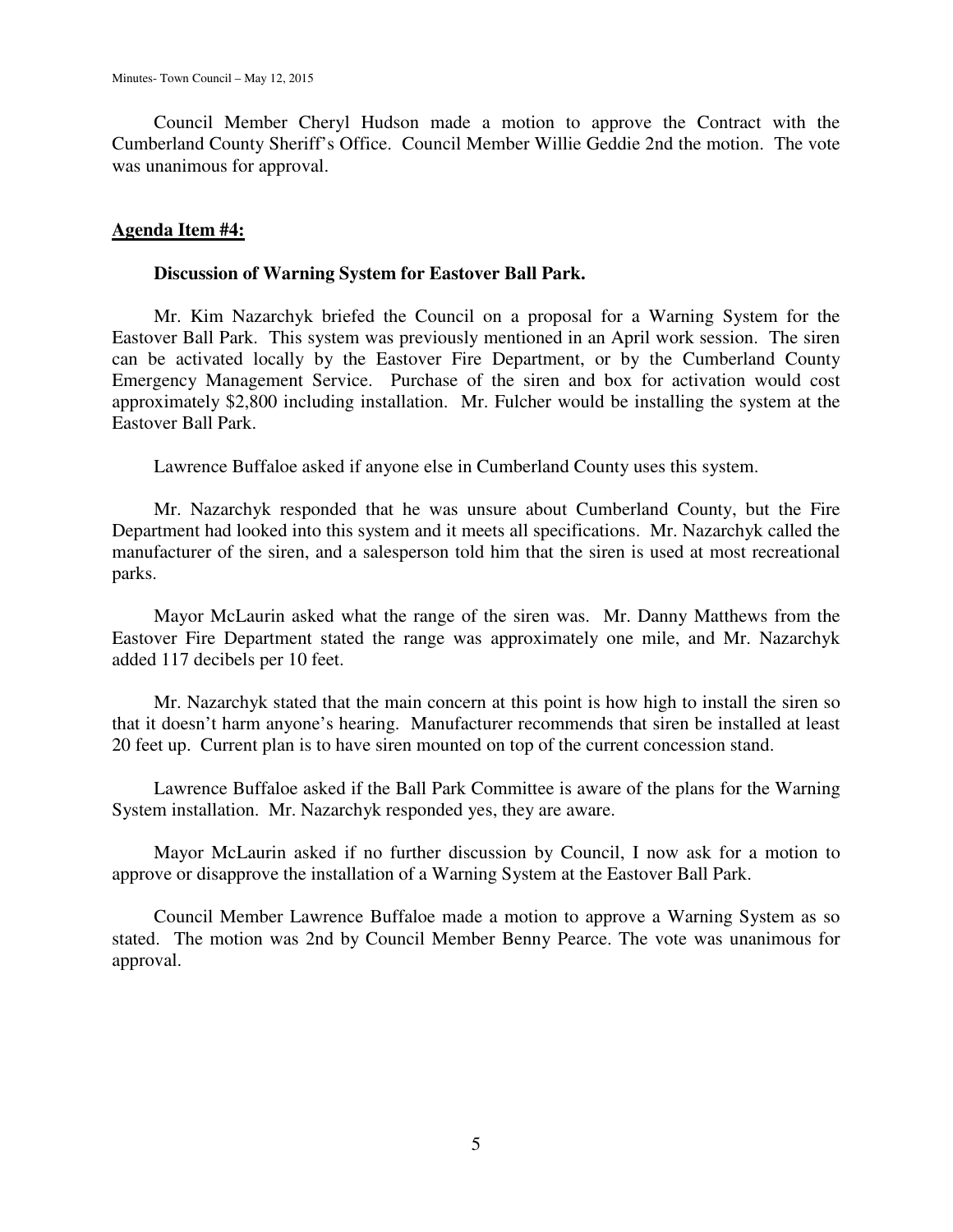### **Agenda Item #5:**

### **Discussion on the fence.**

 Kim Nazarchyk, Town Manager briefed the Council about a fence to go around the Community Center and Park. Mr. Nazarchyk and Mayor McLaurin went to Dunn, to look at two different types of fences. The first fence is vinyl and costs approximately \$4,500 for white; \$5,200 for tan; or \$9,000 for black, for 487 feet of fencing. The second fence is black aluminum and costs approximately \$12,285. Both are great choices as far as longevity, strength and maintenance.

 Council Member Cheryl Hudson asked if the Civic Club will help with the cost of the installation of the fence.

 Mr. Nazarchyk answered that he has not asked the Civic Club yet. He wants a more definite figure, prior to approaching them.

 Mayor McLaurin and Council Member Cheryl Hudson both agree that the Town should consider a black fence in lieu of the white fence in regards to maintenance and appearance.

 Council Member Benny Pearce stated that he has concerns with a vinyl fence holding up under ultra violet rays from the sun.

 Council Member Lawrence Buffaloe states that he is pleased with an aluminum fence that he has had for five years.

 Mayor McLaurin stated since there is no further discussion by Council, I ask for a motion to approve or disapprove a new black aluminum fence.

 Council Member Benny Pearce made a motion to approve a new, black aluminum fence as so stated. The motion was 2nd by Council Member Lawrence Buffaloe. The vote was unanimous for approval.

# **VII. RECEIVE MAYOR'S UPDATE.**

Mayor McLaurin stated Heritage Day made an approximate \$8,000 profit.

 Mayor McLaurin stated the Town has signed the legal documents for the Eastover Ball Park at Attorney Yarborough's office.

Mayor McLaurin stated all land corners have been installed with concrete markers.

 Mayor McLaurin stated that Council Member Randy Lee will be going to Chapel Hill on Thursday, May 28 for a lung biopsy.